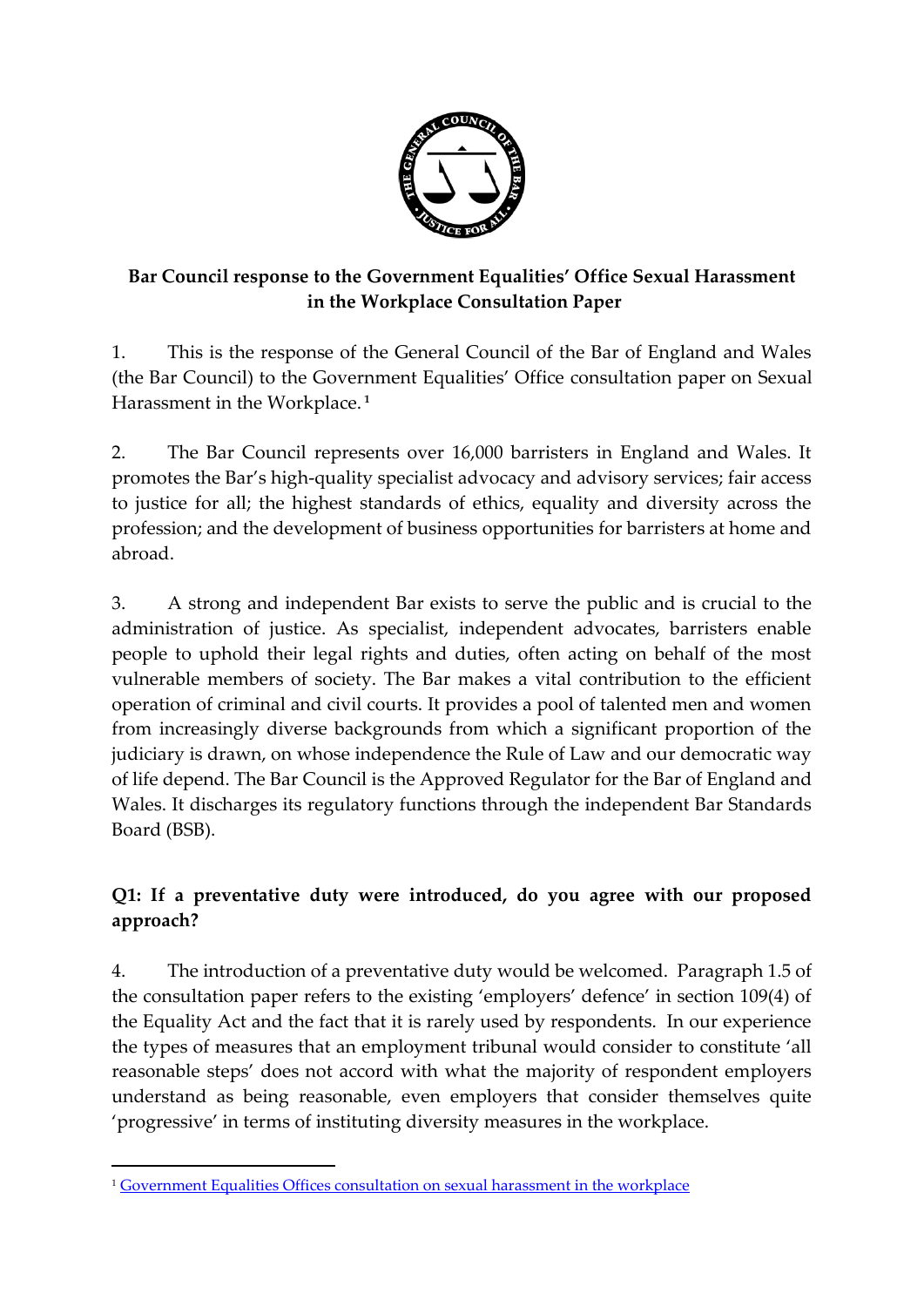5. Thus, although maintaining consistency by mirroring a new statutory duty on existing provisions in the Equality Act will make matters straightforward for advisers and tribunals, it would not necessarily mean that employers will easily recognise what they have to do under the proposed duty (see response to Q2 below) as is envisaged in paragraph 1.13 of the consultation document.

6. A new EHRC statutory Code of Practice on sexual harassment would be welcomed and would give greater clarity to employers as to what is expected of them in relation to any new duty.

7. It is noted that the current priority (and subject of this consultation) is sexual harassment. However, given that the Equality Act was designed as a consolidating act to bring together legislation and regulations that were introduced piecemeal from 1974, it would seem that this consultation process, proposing a significant new duty in relation to one type of discrimination, provides a good opportunity to consider whether the other protected characteristics should also be included within the scope of that duty or a similar one.

8. Similarly, it would assist employers, employees, advisers and courts if mention could be made in the new Code of Practice of the extent to which that Code can (or should be) cross applied in relation to harassment on the grounds of other protected characteristics under s.26(1) of the EqA.

# **Q2: Would a new duty to prevent harassment prompt employers to prioritise prevention?**

9. Yes, in our experience most employers are willing to comply with such duties if the enforcement provisions (and the benefits) are properly explained i.e. with funding for full publicity on the introduction of the duty and with information that is easily accessible. It is far more likely that employers will take action if the sanctions for failure to adhere to the duty are clear and are consistently and visibly enforced. We also welcome the inclusion of the EHRC on the list of prescribed whistleblowing bodies.

## **Q3: Do you agree that dual enforcement by the EHRC and individuals would be appropriate?**

10. Yes. Enforcement by the EHRC alone – given its lack of resources to bring litigation – would not serve to ensure widespread compliance.

11. On the question of whether an act of harassment needs to have allegedly taken place prior to a claim being brought for a breach of the duty, we can see the arguments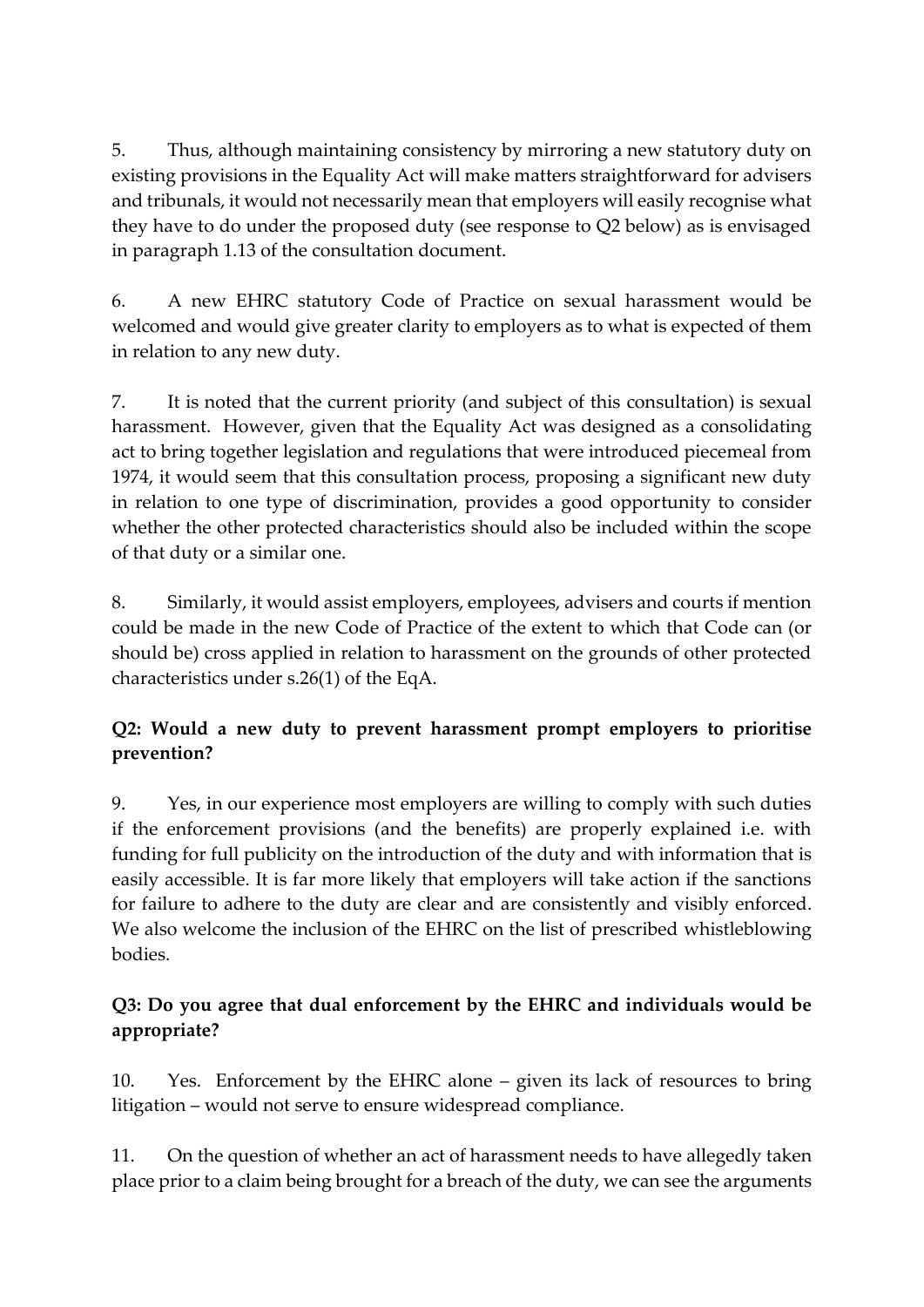on both sides. On balance, given the current poor state of awareness on the part of employers about their existing duties (and what constitutes a good defence under s.109(3)) we think that permitting claims to be brought without an allegation of harassment may cause problems. If the entire workforce of a small company with e.g. 20 employees were to make an application that the employer failed to comply with the duty, but with no act of harassment having taken place, the employer would no doubt find it crippling to pay up to 25% of its annual wage bill to the claimants. This is perhaps an exaggeration, but one can see that the remedy for a breach of the duty without any associated act of harassment would need to be carefully thought out.

12. Breach of the new duty coupled with an allegation of sexual harassment (with an additional award) is likely to be a powerful incentive for employers to make sure that appropriate measures are introduced.

## **Q4: If individuals can bring a claim on the basis of breach of the duty, should the compensatory model mirror the existing TUPE provisions and allow for up to 13 weeks' gross pay in compensation?**

13. Yes, it is agreed that this is an appropriate measure. It should be provided that reductions to an award of 13 weeks' pay will be made to reflect the extent to which the employer had in fact complied with the duty. This may not be appropriate if the allegation of breach of duty is not accompanied by an allegation of harassment, or if the harassment is not proven.

## **Q5: Are there any alternative or supporting requirements that would be effective in incentivising employers to put measures in place to prevent sexual harassment?**

14. The transparency measures suggested may well be effective and should be considered further. Certainly, the requirement to publish prevention and resolution measures would provide a simple annual reminder to employers of the duty.

15. The reporting of instances of harassment is a more complex issue. This response has been formulated by specialist practitioners in the field of discrimination law who are well aware of the many instances in which allegations of harassment are made but are nevertheless not successful, following what is usually a careful and sympathetic hearing by a specialist tribunal. As noted above, most employers do not even rely upon the statutory defence, and yet harassment claims have a relatively high failure rate. Requiring the disclosure simply of complaints made (or complaints of the same in exit interviews) could therefore result in a distorted picture of an employers' overall attitude and commitment to eradicating harassment.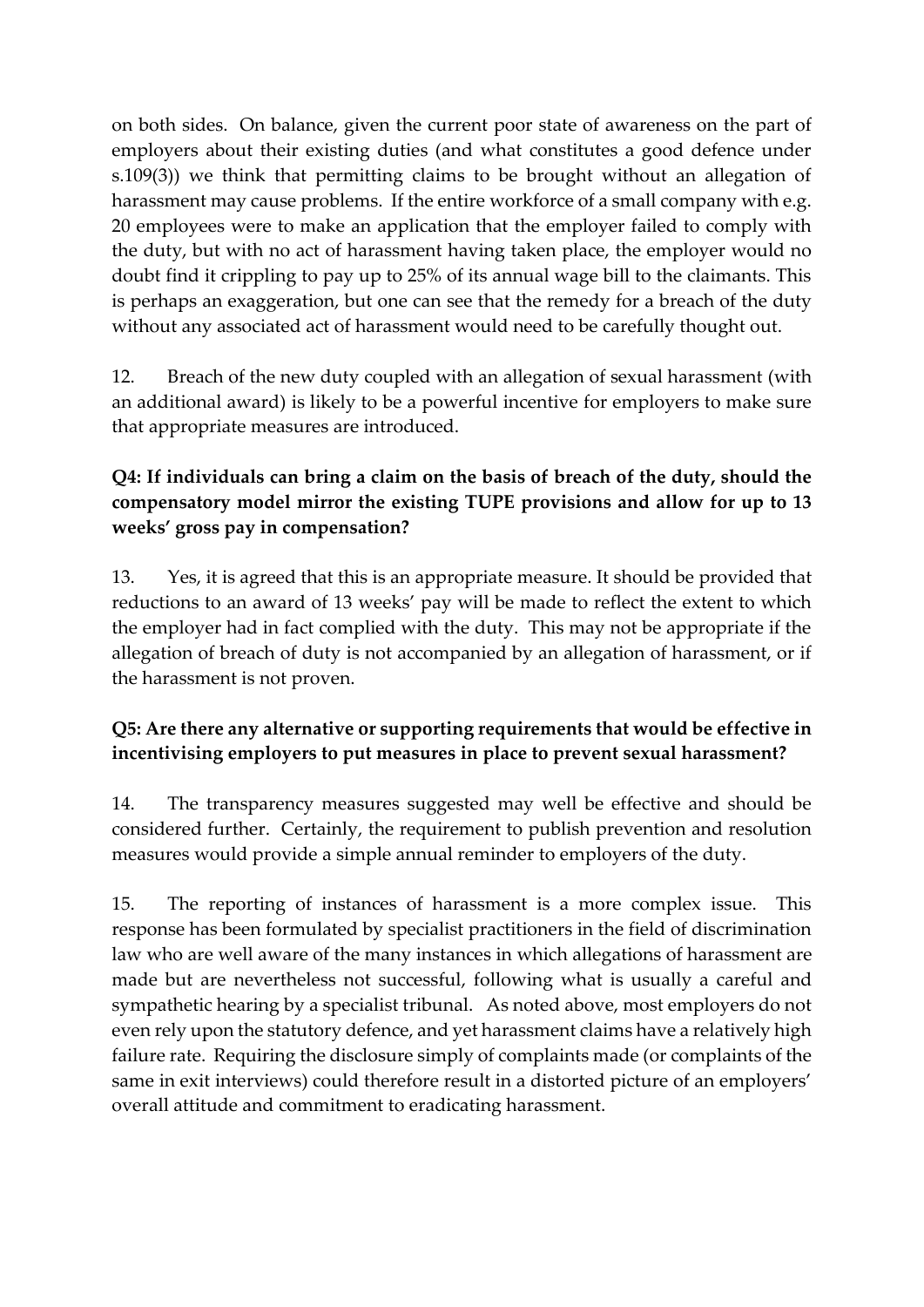16. A solution may be to only report instances where tribunals have made findings that the employer is liable for harassment, with provision for the employer to elaborate on steps they have taken in the wake of the finding.

17. It is within the knowledge of the writers of this response that the reasons why an employer may choose to settle a claim of harassment are many and varied, and often do not necessarily reflect a view on the part of an employer (or advice given) that the claim has reasonable prospects of success. Requiring publication of the number of settlement agreements reached where allegations of harassment have been made would again, therefore not necessarily accurately represent an employer's attitude and commitment to eradicating harassment.

## **Q6. Do you agree that employer liability for third party harassment should be triggered without the need for an incident?**

18. Yes. However, there should be a requirement of some knowledge of the potential risk in advance.

19. A good example would be someone who works on the shop floor of the supermarket and comes into regular contact with the public. That employer should be required to take all reasonable steps to stop third party sexual harassment of its staff. An employer who does that would not be liable.

20. We would pause to note that we do not agree with the statements contained at paragraphs 2.6 and 2.7 of the consultation. At the time s.40 Equality Act 2010 was repealed, it was known that this would reduce, if not eliminate protection in cases of third-party harassment. This point was made at the time. The reform was implemented under the guise of reducing the burden on employers.

## **Q7. Do you agree that the defence of having taken 'all reasonable steps' to prevent harassment should apply to cases of third-party harassment?**

21. Yes.

22. Should the law be reformed, this may provide additional motivation for employers to take reasonable steps to protect their staff from third-party harassment, putting in place security measures, procedures and relevant training.

23. We would suggest that any reform of the law should be accompanied by an ACAS or EHRC Code of Practice detailing examples of what would constitute reasonable steps and how they should be implemented. It may be that steps in respect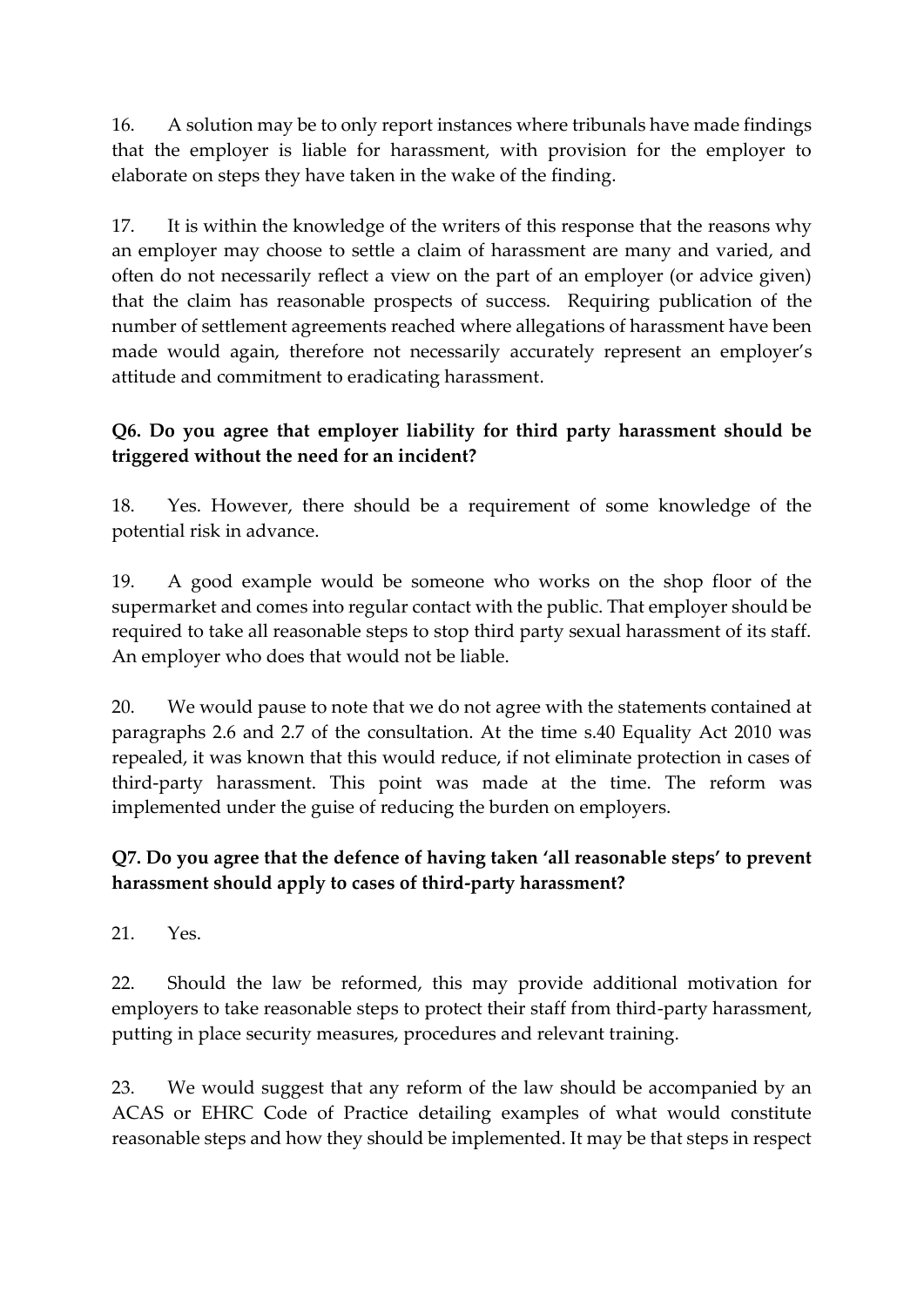of third-party harassment may differ slightly from steps in respect of harassment by employees.

#### **Q8: Do you agree that sexual harassment should be treated the same as other unlawful behaviours under the Equality Act when considering protection for volunteers and interns?**

24. Yes, although particular attention should be paid to making provision for small charities with perhaps only a few employees but that can only operate by using volunteers. So far as the proposed new duty described in Part 1 is concerned, it would help if there was some recognition that complying with the duty may have additional complications where the workforce is made up of volunteers, some of whom may not be cooperative when it comes to requiring attendance at training etc. It would be hoped that compulsion to attend such training prior to or as part of being engaged as a volunteer would not affect the individuals' status as a volunteer.

25. The provision of the charity safeguarding programme will be an invaluable tool for many small and medium sized charities who until now may currently struggle with ensuring that they are in conformance with the multiple duties around safeguarding.

## **Q9: Do you know of any interns that do not meet the statutory criteria for workplace protection of the Equality Act?**

26. No.

#### **Q10: Would you foresee any negative consequences to expanding the Equality Act's workplace protections to cover all volunteers e.g. for charity employers, volunteer led organisations or businesses?**

27. Please see answer to question 8 above. As noted above, the problems may come when looking at the differences between the degree of control that employers have over volunteers as opposed to employees. This is not an issue when looking at the volunteer/intern as a victim of harassment by an employed individual or worker. However, when looking at the types of organisation referred to – charities; volunteer led organisations or businesses – the issue of how sufficient control can be exerted over the volunteer or intern to ensure they are aware of their duties and possible sanctions and do not harass other volunteers is problematic.

28. The liability of the employer in this situation would presumably be covered by an extension of s.109 EqA to cover acts of volunteers and interns, or as agents under s.110.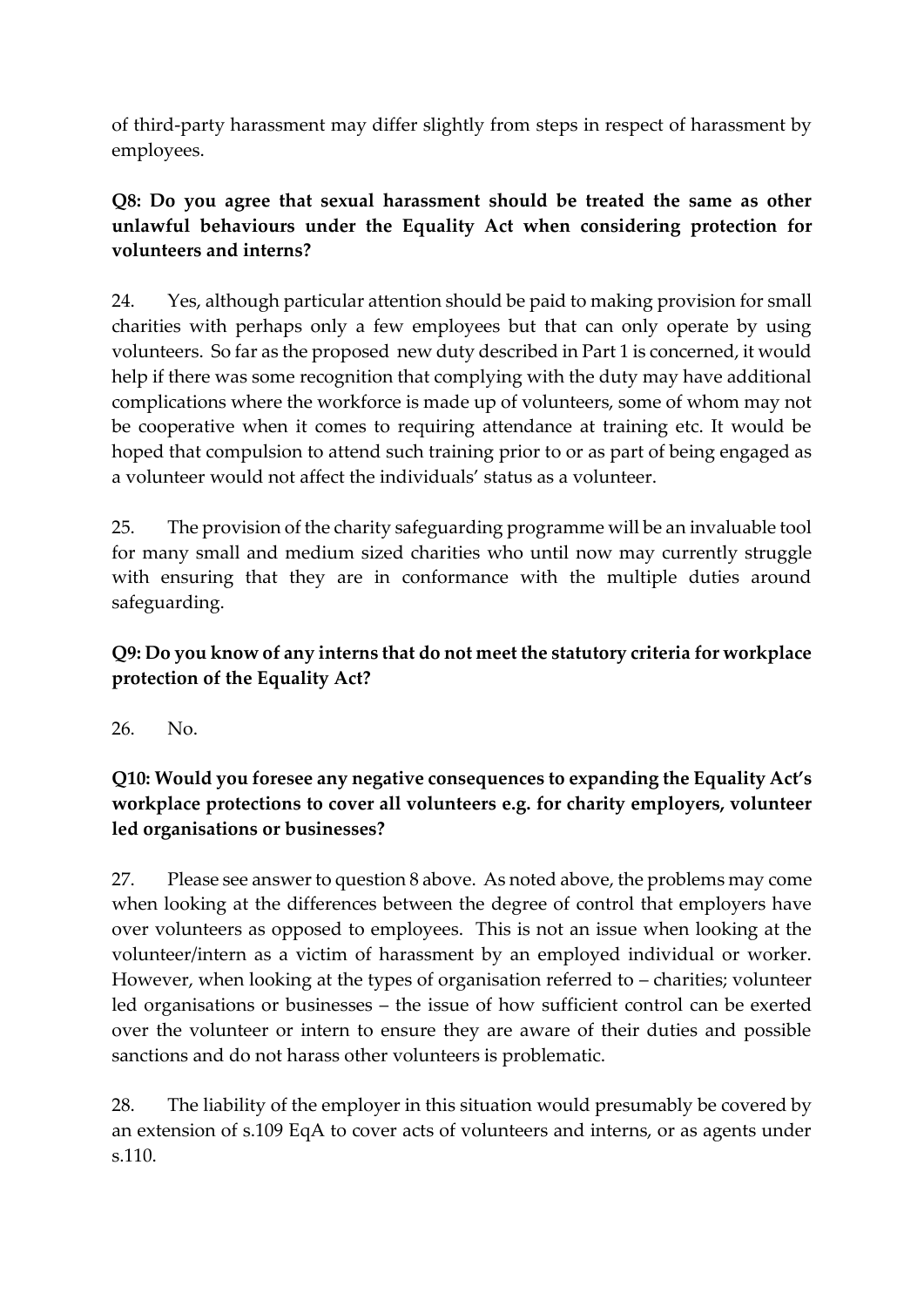#### **Q11: If the Equality Act's workplace protections are expanded to cover volunteers, should all volunteers be included?**

29. There should either be a modified liability/new duty for small charities staffed entirely or wholly by volunteers. As it is, many small charities or unincorporated associations depend for their existence on volunteers for whom no employers' liabilities accrue, save for safeguarding and health and safety. Insuring against these risks is relatively inexpensive. However, the costs of becoming embroiled in harassment litigation may well destroy smaller voluntary organisations. The costs of insuring against such risks may be more than many such organisations can afford. It is suggested that a two-tier duty and/or level of compliance may be appropriate. Although this would need further consideration of what size of organisation might be exempt, criteria such as turnover; numbers of employees and numbers of volunteers might be appropriate measures to use. All of this information is currently submitted in a charity's annual return.

## **Q 12. Is a three-month time limit sufficient for bringing an Equality Act claim to an Employment Tribunal?**

30. In most cases, we consider that the three-month time limit is appropriate, taking into account the availability of an extension via the just and equitable regime, which is relatively liberal. There is also the ability to go back further where there is an ongoing discriminatory state of affairs. The law as it currently stands, generally works well to cover the many varied types of situations that can relate to all of the different claims that are available under the Equality Act.

31. We consider that there should be a different time limit in respect of pregnancy discrimination as there are additional factors to consider.

## **Q 13. Are there grounds for establishing a different time limit for particular types of claim under the Equality Act, such as sexual harassment or pregnancy and maternity discrimination?**

32. We consider that there is a case for having longer time limits (at least six months) in situations of pregnancy and maternity discrimination.

33. We would suggest that unlike other areas of employment law, there is a legitimate and recognisable issue that arises from the nature of the claim that is being made. An individual may be facing particular difficulties at this point in their life and the commencing of litigation may seem like one battle too many when they are juggling so many issues. With a longer time limit, the individual would be able to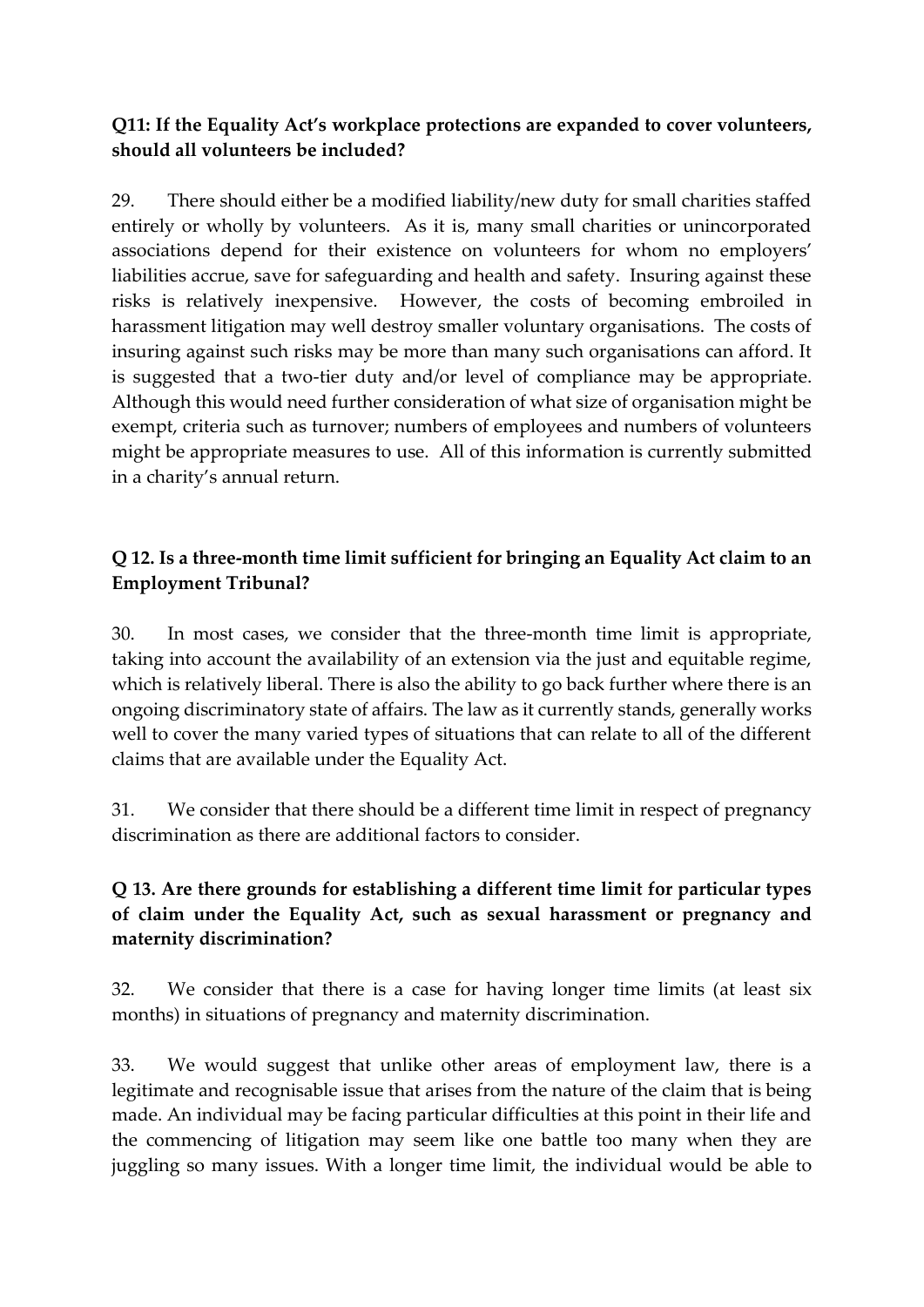focus on the merits of their claim rather than have to balance the decision to make a claim against their wellbeing.

34. We would suggest that there is a legitimate policy issue to be addressed, namely the unique factors that relate to pregnancy and maternity leave and the particular factors faced by women experiencing discrimination relating to their pregnancy or maternity leave.

35. The government is asked to consider the 2018 research by the Equality and Human Rights Commission<sup>2</sup> which indicates the potential scale of such discrimination. In contrast, the September 2018 statistics in respect of claims received "suffer a detriment/unfair dismissal-pregnancy"<sup>3</sup> suggests that in one month, 120 claims were received in England, Wales & Scotland. This is obviously a complex issue and there will be more than one factor creating a barrier to a woman bringing such a claim. However, this is clearly a policy area in which there is a stark difference between the perception of discrimination and the enforcement of it and further consideration by the Law Commission of the effect of time limits on this disconnect is merited.

36. A similar analysis would apply to paternity leave and shared parental leave cases and also adoption leave.

37. We do not consider that it is necessary to alter the law in respect of time limits regarding cases of sexual harassment. The law as it presently stands works well and does not require reform. We do not consider that it would be appropriate to treat cases of sexual harassment differently to other types of harassment prohibited by the Equality Act.

## **Q 14. If time limits are extended for Equality Act claims under the jurisdiction of the Employment Tribunal, what should the new limit be?**

38. We do not support a general extension. We would suggest that any reform is kept to a minimum. We consider that there is a distinction in cases of pregnancy discrimination due to specific reasons relating to the well-being of the mother to be/mother and to paternity, shared leave and adoption cases as well.

**<sup>.</sup>** <sup>2</sup> https://www.equalityhumanrights.com/en/managing-pregnancy-and-maternityworkplace/pregnancy-and-maternity-discrimination-research-findings

<sup>3</sup> ET statistics Annex C